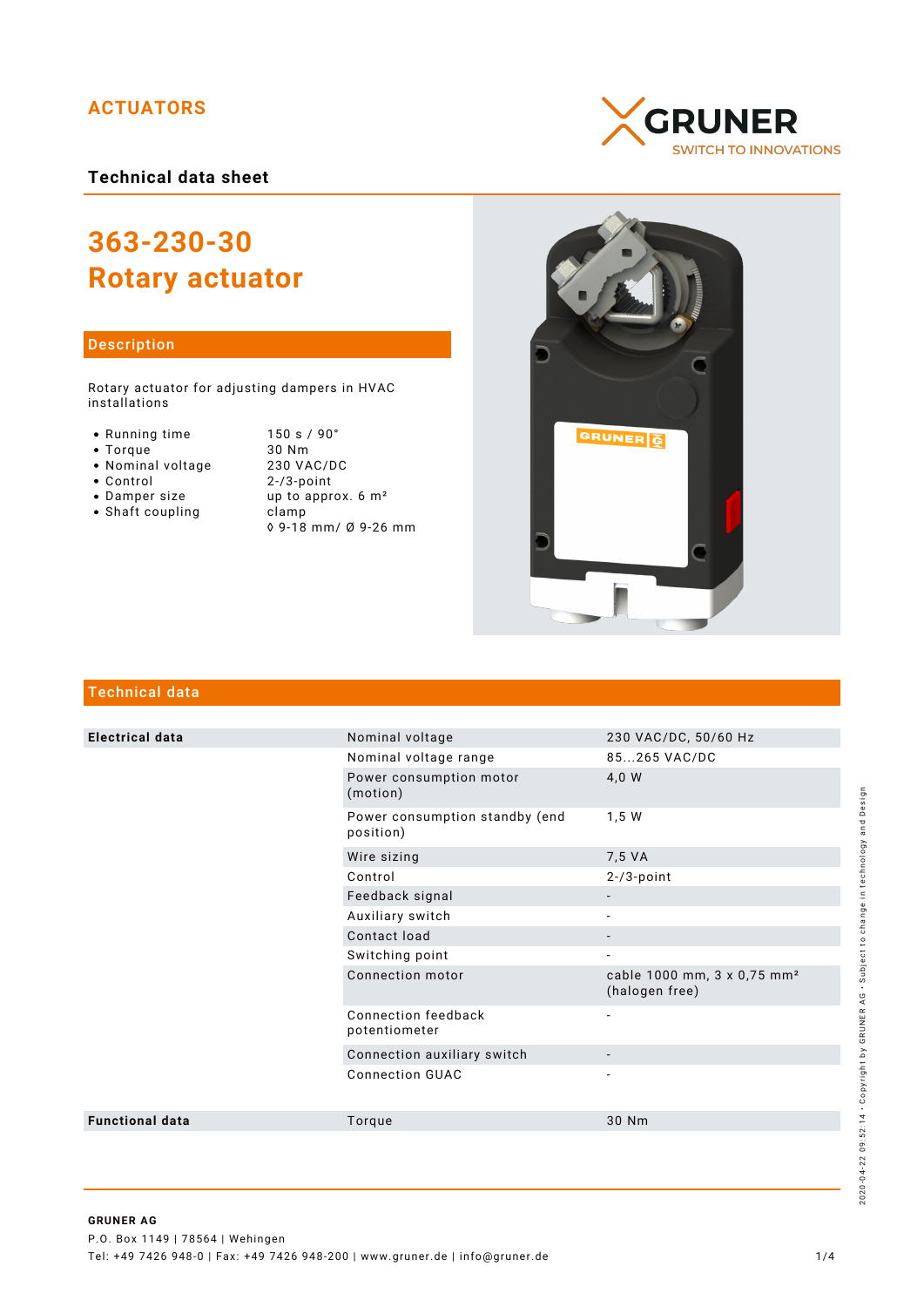

| <b>Technical data</b>      |                                         |                                                                   |
|----------------------------|-----------------------------------------|-------------------------------------------------------------------|
|                            |                                         |                                                                   |
| <b>Functional data</b>     | Damper size                             | up to approx. 6 m <sup>2</sup>                                    |
|                            | Synchronised speed                      | ±5%                                                               |
|                            | Direction of rotation                   | selected by switch                                                |
|                            | Manual override                         | gearing latch disengaged with<br>pushbutton, self-resetting       |
|                            | Angle of rotation                       | 0°max. 95° can be limited with<br>adjustable mechanical end stops |
|                            | Running time                            | 150 s / 90°                                                       |
|                            | Sound power level                       | $<$ 45 dB(A)                                                      |
|                            | Shaft coupling                          | clamp $\sqrt{9} - 18$ mm / $\sqrt{9} - 26$ mm                     |
|                            | Position indication                     | mechanical with pointer                                           |
|                            | Service life                            | $> 60000$ cycles $(0^{\circ}95^{\circ}0^{\circ})$                 |
|                            |                                         |                                                                   |
| <b>Safety</b>              | Protection class                        | II (double insulation)                                            |
|                            | Degree of protection                    | IP 54                                                             |
|                            | <b>EMC</b>                              | CE (2014/30/EU)                                                   |
|                            | <b>LVD</b>                              | CE (2014/35/EU)                                                   |
|                            | <b>RoHS</b>                             | CE (2011/65/EU - 2015/863/EU -<br>2017/2102/EU)                   |
|                            | Mode of operation                       | Typ 1 (EN 60730-1)                                                |
|                            | Rated impulse voltage                   | 4 kV (EN 60730-1)                                                 |
|                            | Control pollution degree                | 3 (EN 60730-1)                                                    |
|                            | Ambient temperature normal<br>operation | $-30^{\circ}$ C +50 $^{\circ}$ C                                  |
|                            | Storage temperature                     | $-30^{\circ}$ C +80 $^{\circ}$ C                                  |
|                            | Ambient humidity                        | 595% r.H., non condensing (EN<br>$60730-1)$                       |
|                            | Maintenance                             | maintenance free                                                  |
| <b>Dimensions / Weight</b> | <b>Dimensions</b>                       | 193 x 96 x 60 mm                                                  |
|                            | Weight                                  | 1600g                                                             |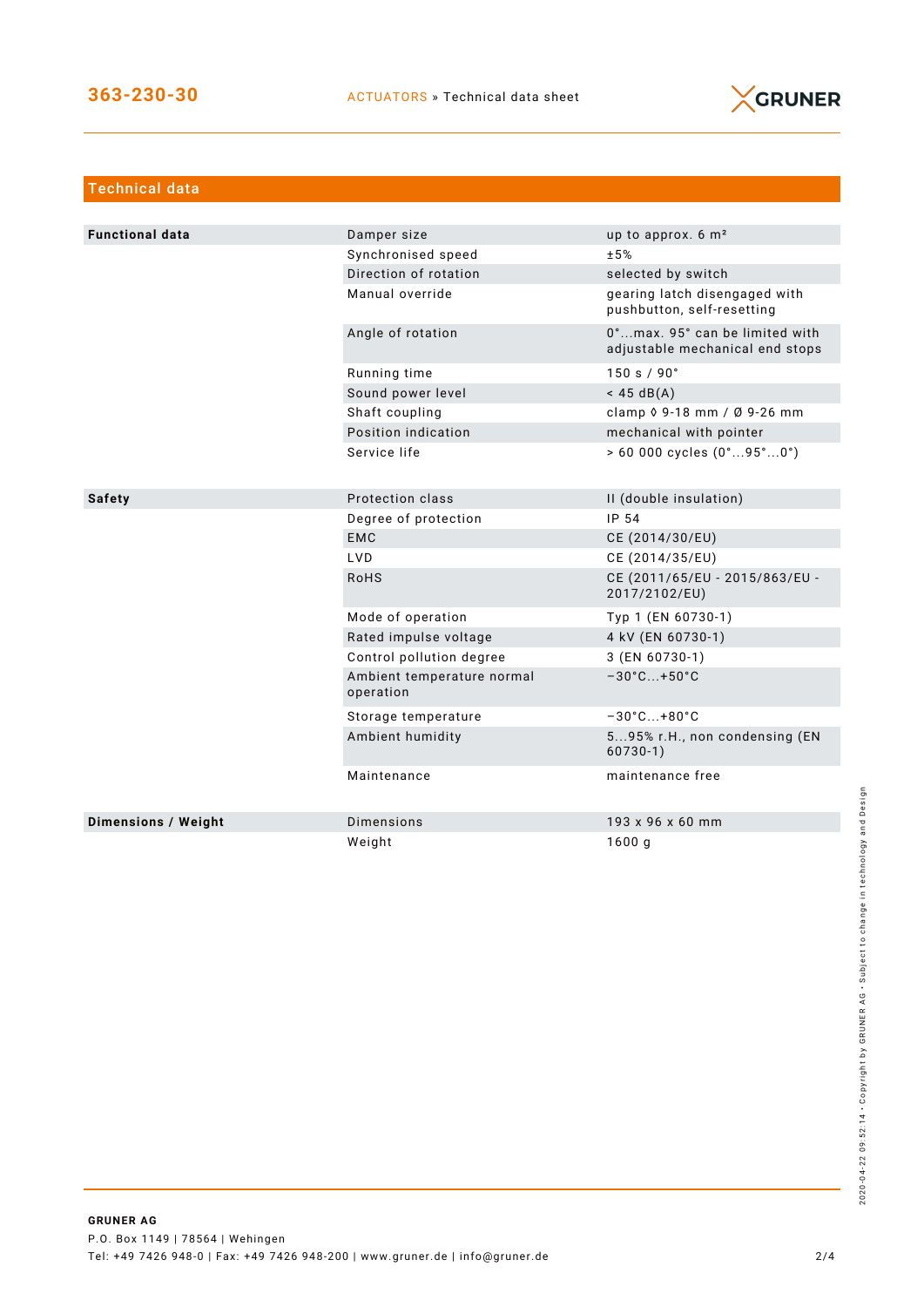

# Functionality / Properties

## **Operating mode**

2 point:

Connect power supply to wire 1+2, actuator drives to position 1. Is also wire 3 connected to the power supply, actuator drives to position 0.

3 point: Connect power supply to wire 1+2, actuator drives to position 1. Is wire 1+3 connected to the power supply, actuator drives to position  $\Omega$ 

The actuator is overload-proof, requires no limit switches and automatically stops, when the end stop is reached.

#### **Direct mounting**

Simple direct mounting on the damper shaft with a clamp, protection against rotating with enclosed anti-rotation lock or rather at intended attachment points.

## **Manual override**

Manual override with selfresetting pushbutton possible (the gear is disengaged as long as the button is pressed).

#### **Mode switch**

DIP switch under the case cover

R / CW: rotary direction right / clockwise L / CWW: rotary direction left / counter clockwise



# Connector / Security Note



#### **Safety remarks**

- Caution: power supply voltage!
- The device is not allowed to be used outside the specified field of application, especially in airplanes.
- It may only be installed by suitably trained personnel. Any legal regulations or regulations issued by authorities must be observed during assembly.
- The device may only be opened at the manufacturer´s site.
- The device is not allowed to be disposed of as household refuse. All locally valid regulations and requirements must be observed.
- When calculating the required torque, the specifications supplied by the damper manufacturer´s (crosssection, design, installation site), and the air flow conditions must be observed.